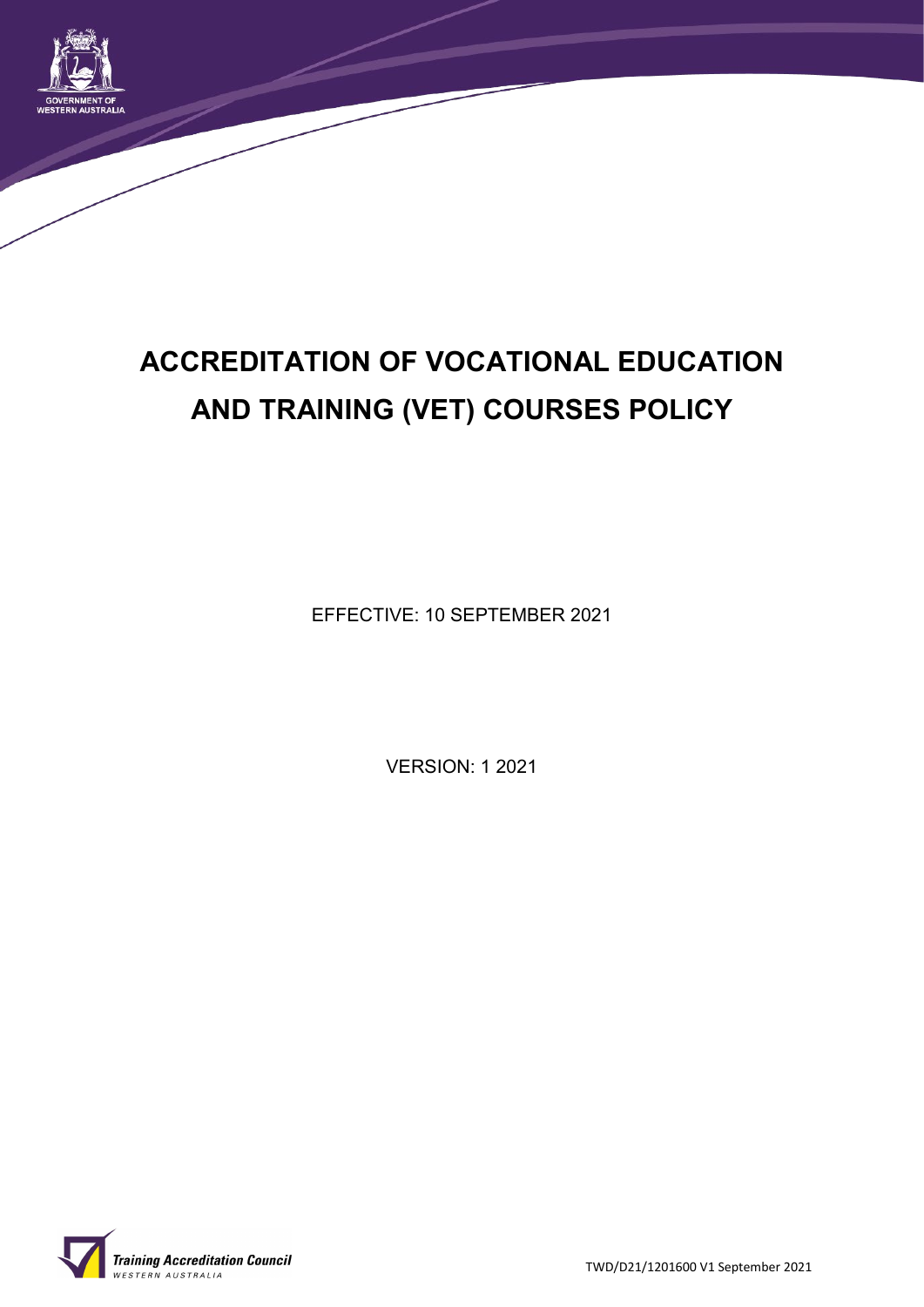# **CONTENTS**

| 1.                             |  |  |
|--------------------------------|--|--|
| 2.                             |  |  |
| 3.                             |  |  |
| 4.                             |  |  |
|                                |  |  |
|                                |  |  |
|                                |  |  |
|                                |  |  |
|                                |  |  |
|                                |  |  |
|                                |  |  |
|                                |  |  |
|                                |  |  |
| 5.                             |  |  |
| 6.                             |  |  |
| $7_{\scriptscriptstyle{\sim}}$ |  |  |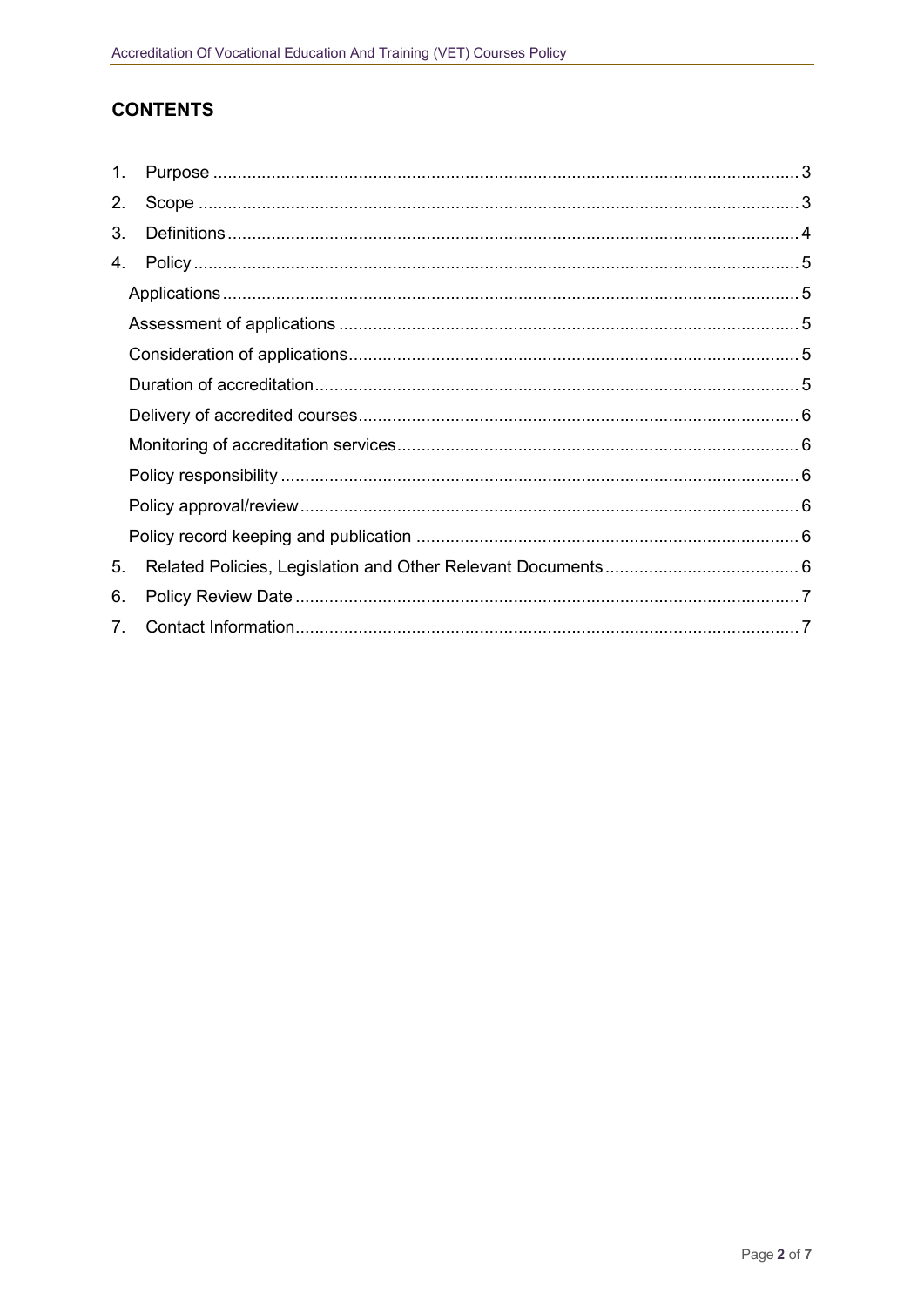# **1. PURPOSE**

This policy is to outline the requirements for course accreditation by the Training Accreditation Council (TAC or the Council). Accreditation is the formal recognition of a course by a VET Regulator. This policy reflects the Council's commitment to the *Standards for VET Regulators 2015*, the Australian Qualifications Framework (AQF) and the *Vocational Education and Training Act 1996* (VET Act).

When a course is accredited it becomes nationally recognised and is listed on the National Register [\(training.gov.au\)](http://training.gov.au/) by the Council. Only a registered training organisation (RTO) can deliver an accredited course. The RTO will issue a nationally recognised qualification or statement of attainment following the full or partial completion of the course.

## **2. SCOPE**

The Council, under the VET Act*,* is responsible for making decisions regarding the accreditation of VET courses.

The TAC Secretariat implements and manages course accreditation policies and processes on behalf of the Council. The policies and processes are part of the overall quality assurance arrangements in place to ensure that courses are accredited in accordance with the national standards.

This policy applies to all course accreditation arrangements, including:

- initial accreditation of courses;
- reaccreditation of courses;
- amendments to courses:
- extension to course accreditation; and
- cancellation of course accreditation.

Under a Memorandum of Understanding (MOU) between the national VET Regulator, the Australian Skills Quality Authority (ASQA), the Victorian Registration and Qualifications Authority (VRQA) and the Council, jurisdictional responsibility for accreditation has been agreed as follows:

- course owners who are RTOs registered with the Council are required to apply to the Council for accreditation;
- course owners who are RTOs registered with ASQA or VRQA are required to apply to their respective regulator for accreditation; and
- course owners who are not RTOs can apply to either the Council, ASQA or VRQA for accreditation.

The MOU includes an agreement for the Council to exchange information about course accreditation with ASQA and VRQA.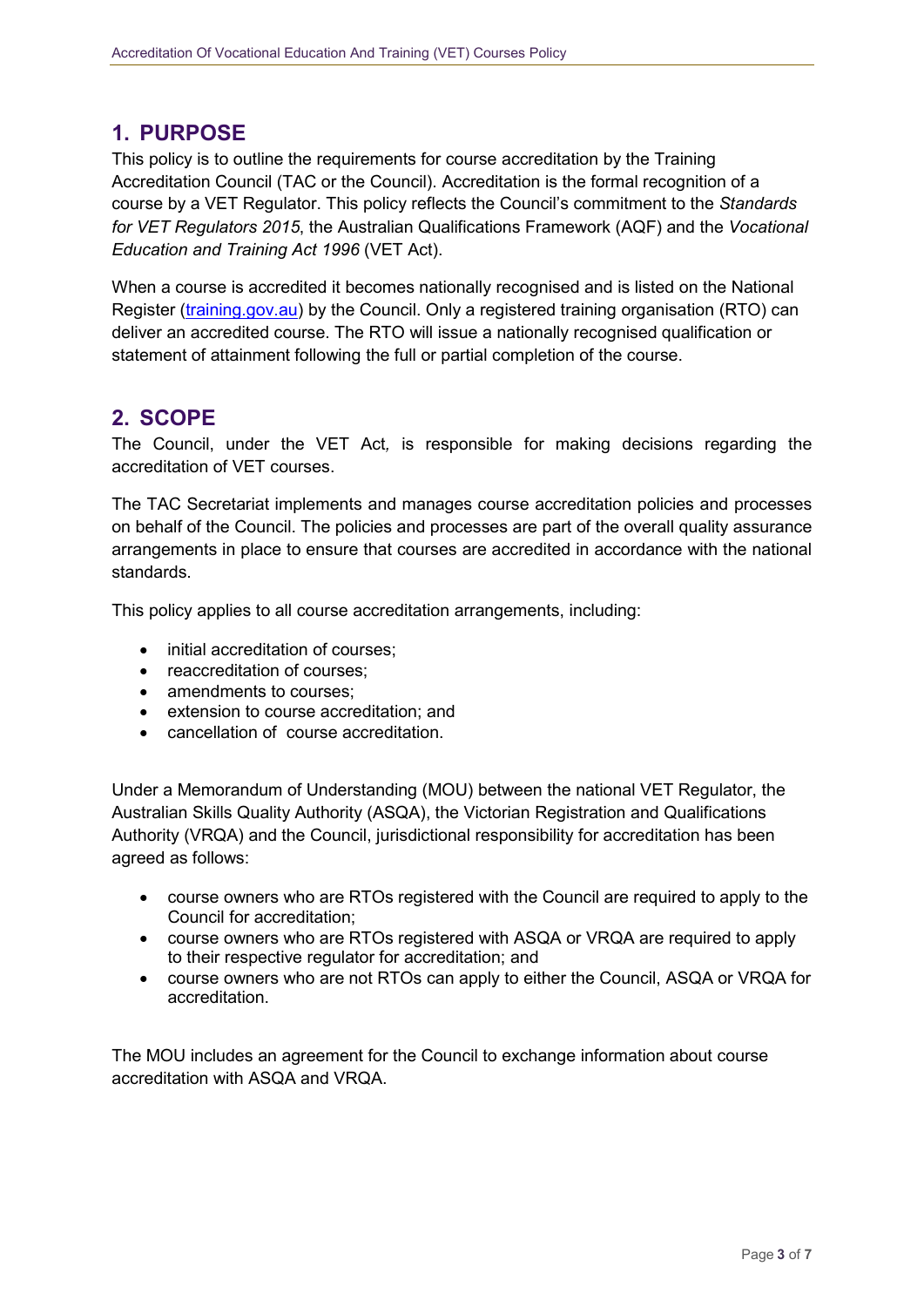# **3. DEFINITIONS**

| <b>Term</b>                                               | <b>Definition</b>                                                                                                                                                                                                                                                                                                                           |
|-----------------------------------------------------------|---------------------------------------------------------------------------------------------------------------------------------------------------------------------------------------------------------------------------------------------------------------------------------------------------------------------------------------------|
| Accreditation                                             | The formal recognition of a course by a VET Regulator in<br>accordance with the national standards for accredited courses.<br>Accreditation means a course is nationally recognised and that<br>an RTO can issue a nationally recognised qualification or<br>statement of attainment following full or partial completion of the<br>course. |
| Accredited course                                         | A structured sequence of vocational education and training that<br>has been accredited by a VET Regulator and leads to an AQF<br>qualification or statement of attainment.                                                                                                                                                                  |
| <b>AQTF2021</b><br>Standards for<br>Accredited<br>Courses | The national course design standards that must be met for<br>accreditation by TAC.                                                                                                                                                                                                                                                          |
| Course owner                                              | The person or legal entity who owns the copyright to the<br>accredited course. The obligations of a course owner are<br>specified in the AQTF2021 Standards for Accredited Courses.                                                                                                                                                         |
| Extension of<br>accreditation                             | Extension to the period of accreditation of a course, usually by<br>application by the course owner. When an extension of<br>accreditation is granted, the course owner is informed of the<br>period of extension and the amended course expiry date.                                                                                       |
| Registered<br>Training<br>Organisation                    | A training organisation registered by a VET regulator for a<br>defined scope and period of registration.                                                                                                                                                                                                                                    |
| <b>Standards for VET</b><br>Regulators 2015               | The national standards for VET Regulators that ensure:<br>a risk-based approach to regulation of RTOs and<br>accredited courses;<br>consistency of implementation and interpretation of<br>standards; and<br>accountability and transparency in undertaking regulatory<br>functions.                                                        |
| <b>VET Regulator</b>                                      | The body with the responsibility for registration of training<br>providers and accreditation of courses under VET legislation. In<br>WA, the Training Accreditation Council is this body.                                                                                                                                                   |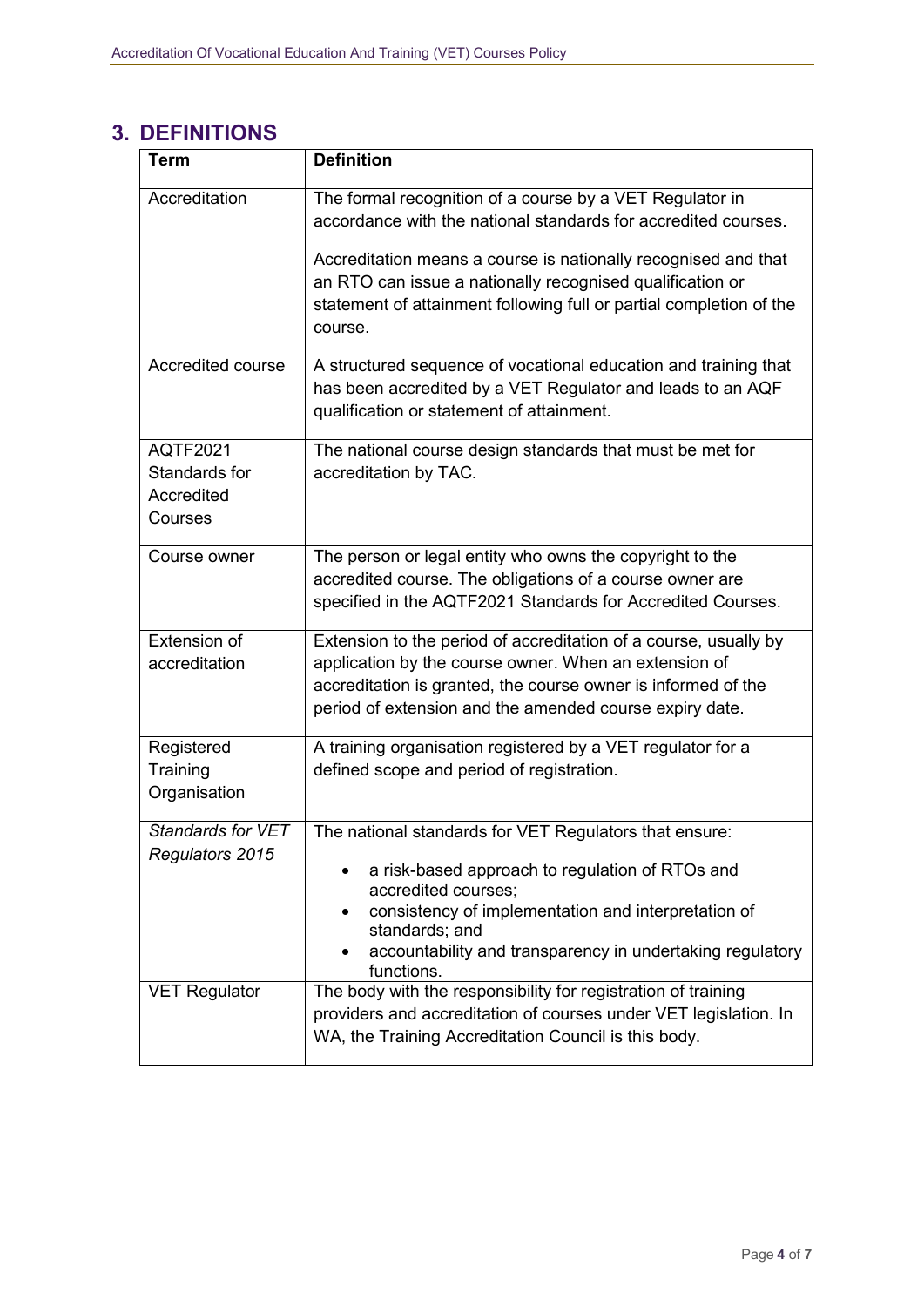# **4. POLICY**

#### APPLICATIONS

The Council will only accredit a course that complies with the national standards for accredited VET courses as prescribed in the AQTF2021 Standards for Accredited Courses.

Applications to accredit or manage an accredited course must be made using the prescribed forms. Course documentation must follow the approved templates. Only the course owner can submit an application for course accreditation.

#### ASSESSMENT OF APPLICATIONS

All applications will be assessed in accordance with the requirements of the AQTF2021 Standards for Accredited Courses.

Applications will be handled in accordance with the principles of procedural fairness. This means that the Council will act fairly, impartially and without bias in making accreditation decisions. Decisions, reasons and evidence on which decisions are based will be explained and are subject to review. Applicants will be given a fair hearing and an opportunity to present their case.

#### CONSIDERATION OF APPLICATIONS

The Council will decide whether to approve or reject an application, or allow a further opportunity for submission of additional evidence by the course owner.

If the Council rejects an application, the Council will advise the applicant in writing of the reasons for the rejection.

If the Council approves an application, the Council will advise the applicant in writing and update the National Register.

A course owner can appeal against a decision by the Council about an accredited course. An appeal can only be brought on the grounds that in making the decision appealed against, the Council erred in its application of, or failed to apply, criteria or procedures as outlined in the Council's established policies and procedures.

The appeal must be submitted in writing to the State Training Board within 21 days of the day on which the appellant was first notified of the decision.

#### DURATION OF ACCREDITATION

Accredited courses are granted accreditation for a specified period and have an expiry date. The Council generally accredits courses for five years, unless special circumstances warrant a lesser duration.

Extensions to course accreditation can be granted by the Council under certain circumstances. If a course owner applies for course reaccreditation at least three months before the expiry date of the existing course, the accreditation of the course continues automatically until the application is decided.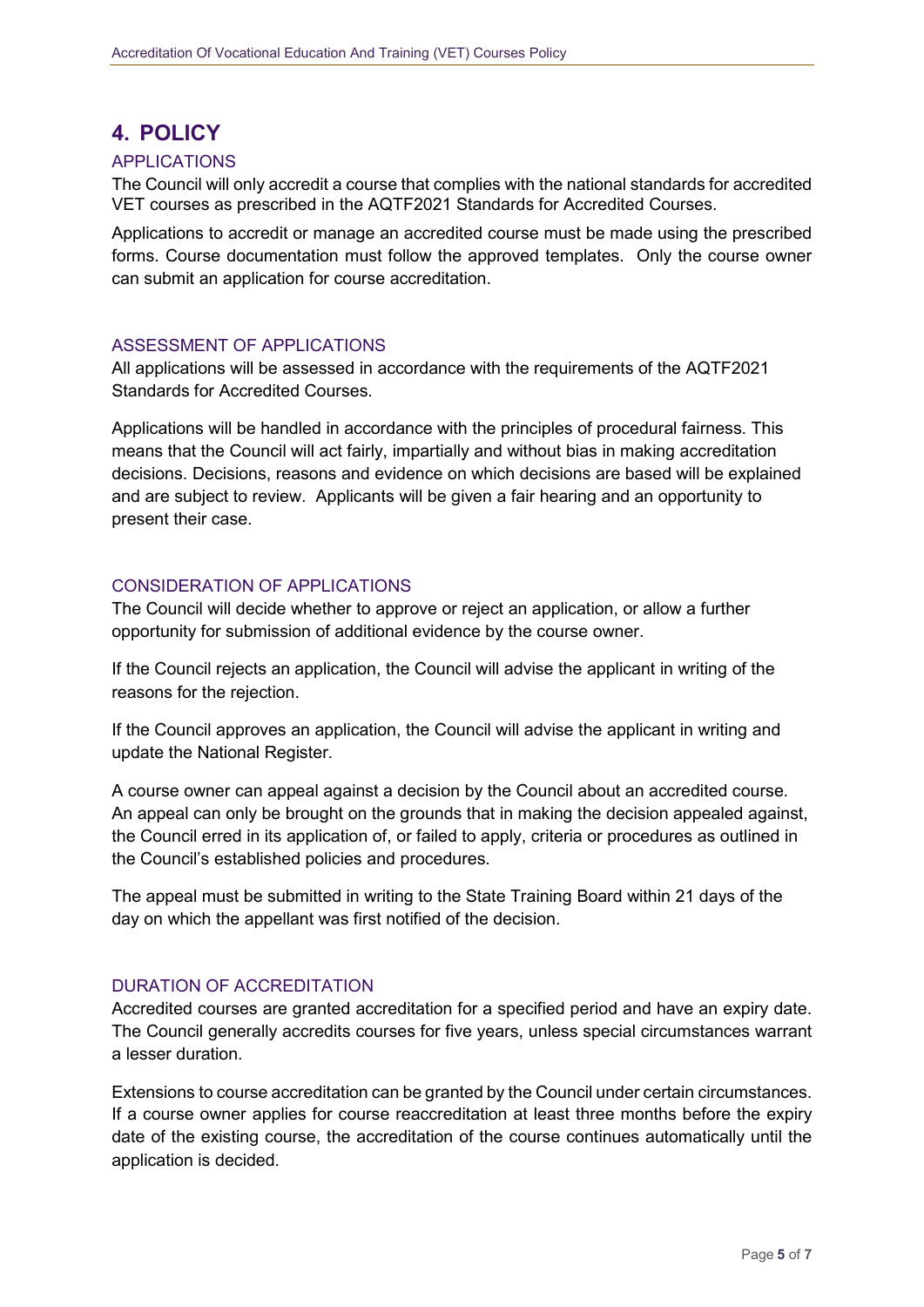#### DELIVERY OF ACCREDITED COURSES

Accredited courses can only be delivered by an RTO. The RTO must obtain copyright permission and course documentation from the course owner and must apply to TAC to have the course added to its scope of registration. Evidence of the copyright permission granted by the course owner must be included with the application for addition to scope.

#### MONITORING OF ACCREDITATION SERVICES

The Council will monitor the provision of accreditation services by seeking feedback from course owners and developers, accreditation reviewers, RTOs delivering accredited courses and other VET Regulators.

The Council will report on its performance of accreditation functions in accordance with nationally agreed indicators and reporting protocols. Under the Standards for VET Regulators 2015, the Council is required to advise training package developing bodies on gaps in training packages identified as a result of its course accreditation activities.

#### POLICY RESPONSIBILITY

The Council is responsible for making accreditation decisions under the VET Act 1996.

#### POLICY APPROVAL/REVIEW

This policy will be submitted to the Director, Training Regulation for endorsement. Approval and future review dates will be entered on the document when the policy is finalised.

#### POLICY RECORD KEEPING AND PUBLICATION

The approved policy will be made available on the TAC website. Related Policies, Legislation and Other Relevant Documents

*Australian Qualifications Framework (AQF) AQTF2021 Standards for Accredited Courses AQTF Users' Guide to the Standards for Accredited Courses Vocational Education and Training Act 1996* TAC Procedures for:

- Course Accreditation/Reaccreditation
- Amendment to Course Accreditation
- Extension of Course Accreditation

Application forms:

- Accreditation/Reaccreditation
- Amendment to Accredited Course
- Extension to Course Accreditation
- Notification of Transfer of Course Ownership

Flowcharts:

- Accreditation Application Process
- Accreditation Review Process
- Amendment to Accredited Course
- Extension of Accreditation